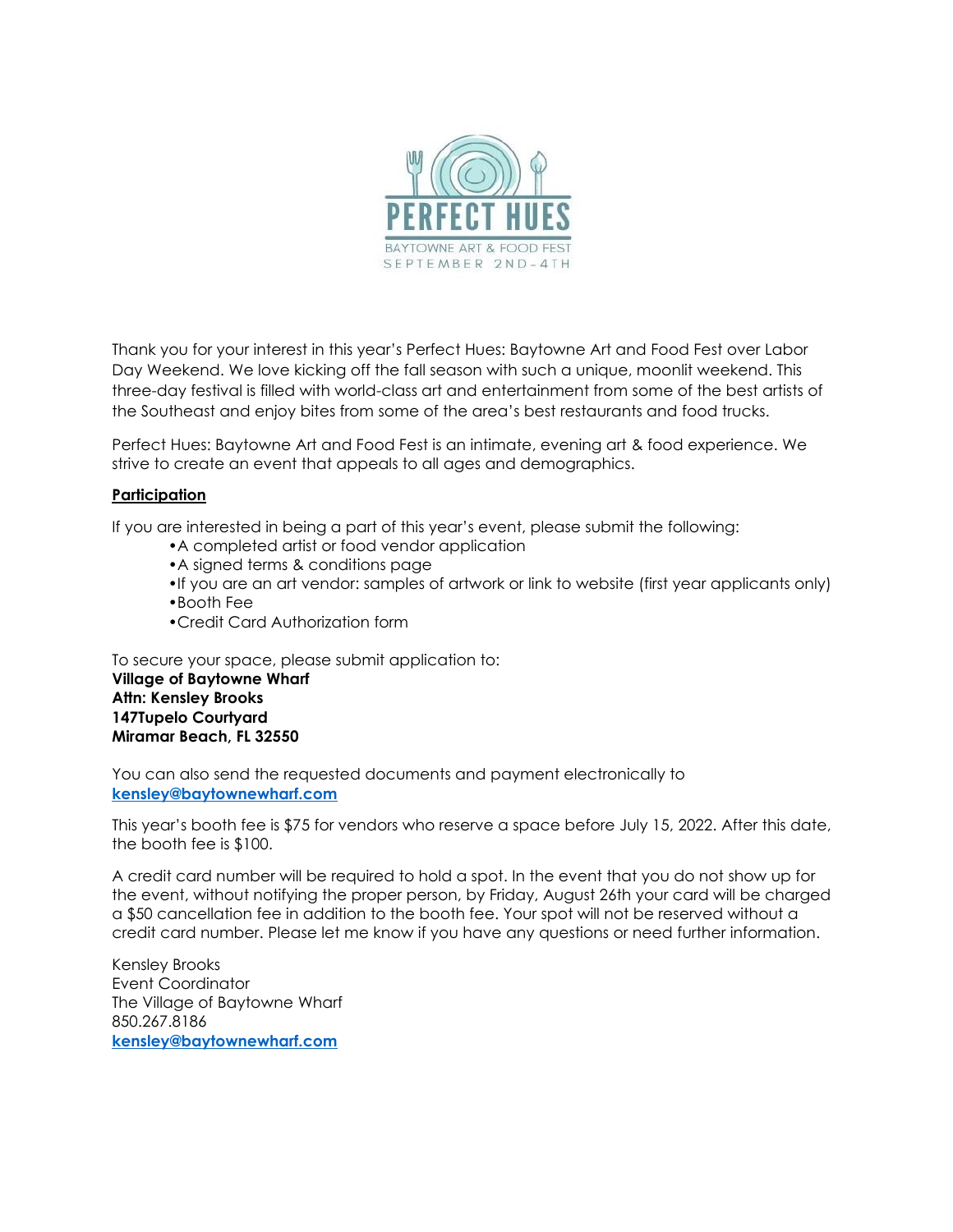

# Perfect Hues: Baytowne Art and Food Fest Exhibitor Application

Name of Artists/Gallery/Food Vendor:

| Vendor Type: Food Truck [] Restaurant/Food Tent[] Art Vendor[] |  |
|----------------------------------------------------------------|--|
|----------------------------------------------------------------|--|

\_\_\_\_\_\_\_\_\_\_\_\_\_\_\_\_\_\_\_\_\_\_\_\_\_\_\_\_\_\_\_\_\_\_\_\_\_\_\_\_\_\_\_\_\_\_\_\_\_\_\_\_\_\_\_\_\_\_\_\_\_

\_\_\_\_\_\_\_\_\_\_\_\_\_\_\_\_\_\_\_\_\_\_\_\_\_\_\_\_\_\_\_\_\_\_\_\_\_\_\_\_\_\_\_\_\_\_\_\_\_\_\_\_\_\_\_\_\_\_\_\_\_\_\_\_\_\_\_\_\_\_\_\_\_\_\_\_\_

Name of Person Submitting:

Website:

Gallery/Studio/Restaurant Street Address:

Facebook Page: \_\_\_\_\_\_\_\_\_\_\_\_\_\_\_\_\_\_\_\_\_\_\_\_\_\_ Instagram: \_\_\_\_\_\_\_\_\_\_\_\_\_\_\_\_\_\_\_\_\_\_\_\_\_\_\_

\_\_\_\_\_\_\_\_\_\_\_\_\_\_\_\_\_\_\_\_\_\_\_\_\_\_\_\_\_\_\_\_\_\_\_\_\_\_\_\_\_\_\_\_\_\_\_\_\_\_\_\_\_\_\_\_\_\_\_\_\_\_\_\_\_\_\_\_\_\_\_\_\_\_\_\_\_

\_\_\_\_\_\_\_\_\_\_\_\_\_\_\_\_\_\_\_\_\_\_\_\_\_\_\_\_\_\_\_\_\_\_\_\_\_\_\_\_\_\_\_\_\_\_\_\_\_\_\_\_\_\_\_\_\_\_\_\_\_\_\_\_\_\_\_\_\_\_\_\_\_\_\_\_\_

Phone: \_\_\_\_\_\_\_\_\_\_\_\_\_\_\_\_\_\_\_\_\_\_\_\_\_\_\_\_Email: \_\_\_\_\_\_\_\_\_\_\_\_\_\_\_\_\_\_\_\_\_\_\_\_\_\_\_\_\_\_\_\_\_\_\_\_\_

Electrical Request (110v): Y☐ N☐ \*Please note: Vendor must provide their own power cord(s) & lighting for the event.

# of Spaces/Booths Requested: \_\_\_\_\_\_\_\_\_\_\_\_\_\_\_\_\_\_\_

| For Food/Beverage Vendors:<br>Type of Food/Beverage Prepared:                                           |
|---------------------------------------------------------------------------------------------------------|
| Days Attending: [] Friday [] Saturday [] Sunday                                                         |
| For Art Vendors:                                                                                        |
| All displayed artworks MUST fall under <b>one</b> of the following categories. Check all that<br>apply. |
| □Mixed Media                                                                                            |
| $\Box$ Ceramics                                                                                         |
| $\Box$ Fiber                                                                                            |

☐Glass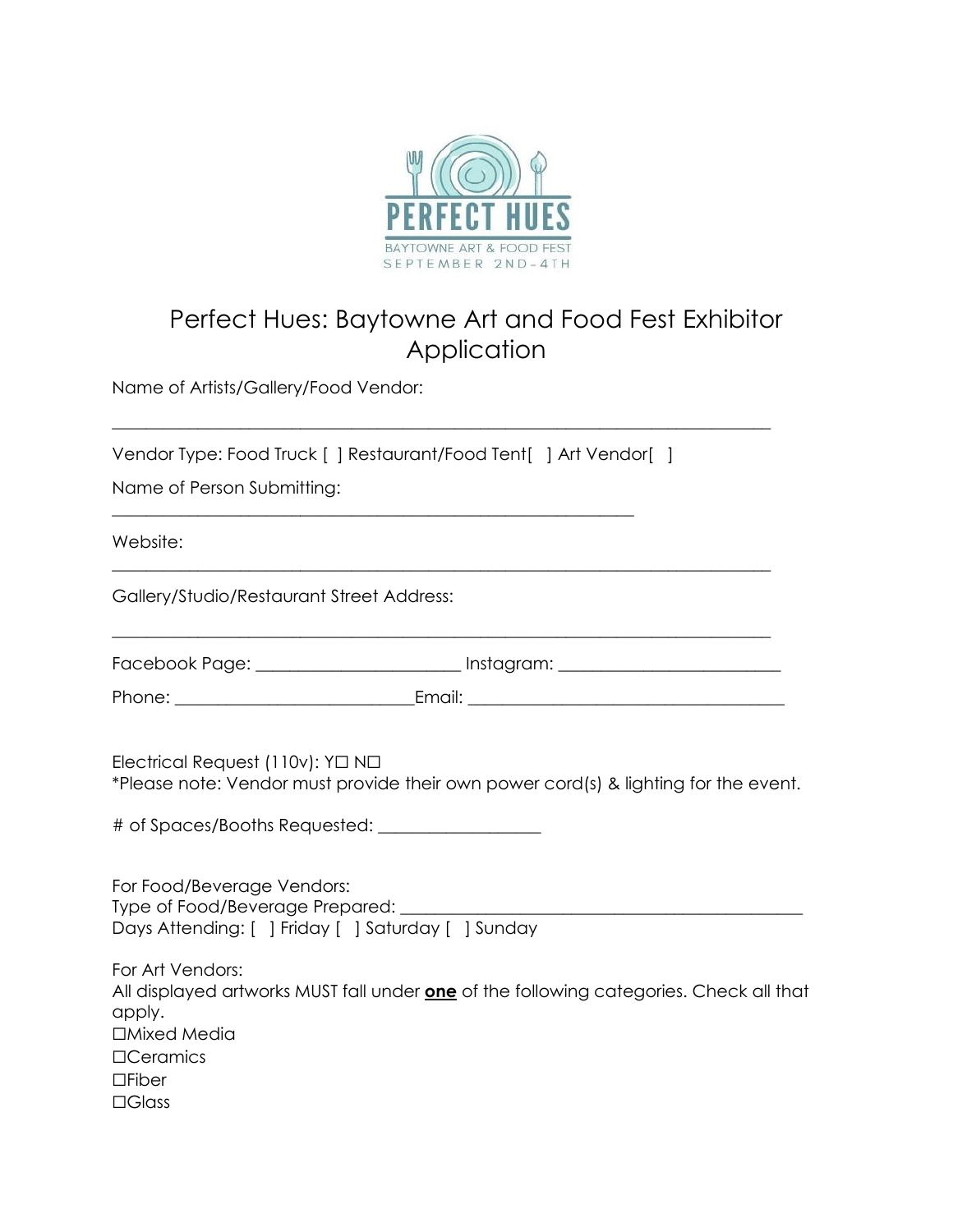☐Metal ☐Oils & Acrylics ☐Photography ☐Digital Art **□Sculpture** ☐Wood ☐Works on Paper (watercolor, printmaking, pastels, pencils, ink)  $\Box$  Other:

Please mail Application, Terms & Conditions & Payment to:

**Kensley Brooks Baytowne Wharf Art Walk 147 Tupelo Courtyard**

**Miramar Beach, FL 32550**

**\*All checks payable to BWNA. \$75per booth space; \$100 per booth space after July 15,**

**2022.**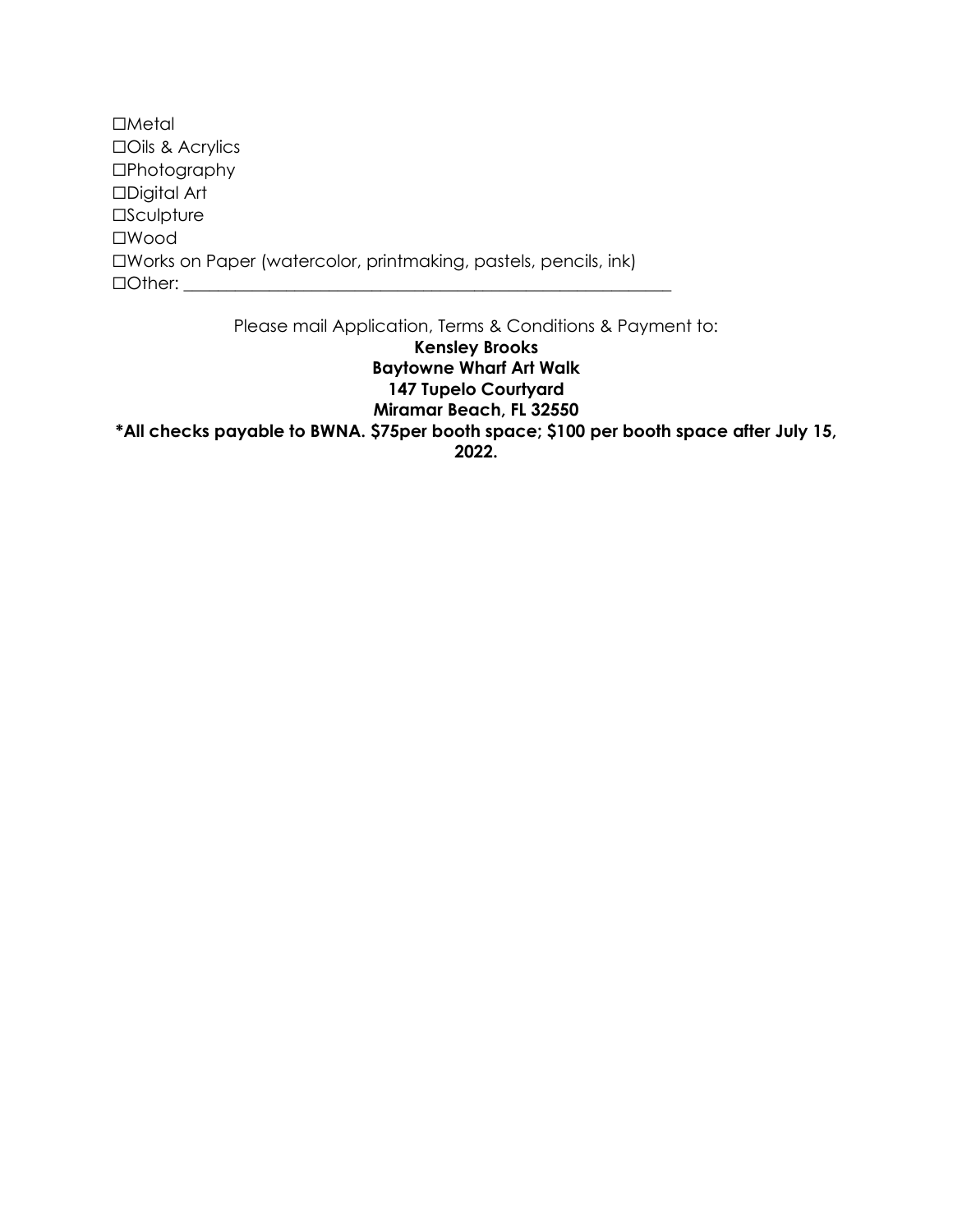

## **Terms & Conditions**

1. Booth size will be approximately 10x10.You will need to provide your own 10x10 (preferably white) tent (Please note, tents will not be provided by the venue!)

2. Festival hours: Friday, September 2 | 5:00PM-10:00PM Saturday, September 3 | 5:00PM-10:00PM Sunday, September 4|5:00PM-10:00 PM

3. Artists are required to display all three days of the event. Food Trucks & Restaurants are allowed to participate in 1-3 days.

\*Please note that vendors may open prior to 5:00PM and may stay open past 10:00 PM each day.

4. Set up times will be specific to each vendor location, but will begin on Friday, September 3 (7:00AM- 3:00PM). Your load in time will be assigned to you.

5. Breakdown will begin at 10:00PM Sunday night.

6. Vendors will hold harmless the Baytowne Wharf Neighborhood Association, The Village of Baytowne Wharf & Sandestin Golf and Beach Resort from any and all liabilities and injuries resulting from their participation in this event.

7. While the host venue will be provided overnight security in the area where booths will be situated, The Village of Baytowne Wharf and Sandestin will not be held responsible for lost or theft items.

8. This is a rain or shine event.

9. In the event that you do not show up for the event, without notifying the proper person by August 26th, your card will be charged a \$50 cancellation fee in addition to the \$75 booth fee.

10. Your spot will not be reserved without a credit card number. We will take checks for payment but must have a CC on file in the event of cancellation. All Vendors will be given their designated space closer to the event.

11. Booth Information & Fees: \$75 per booth | \$100 after July 15, 2022

- Payable to: Baytowne Wharf Neighborhood Association
- 147 Tupelo Courtyard, Miramar Beach, FL 32550

\*Vendors can reserve no more than 3 spaces.

\*Please note, we will not reserve a booth space until Baytowne has received your signed forms, and your \$75/\$100 payment. We will not process the payment until we have confirmed this booth space.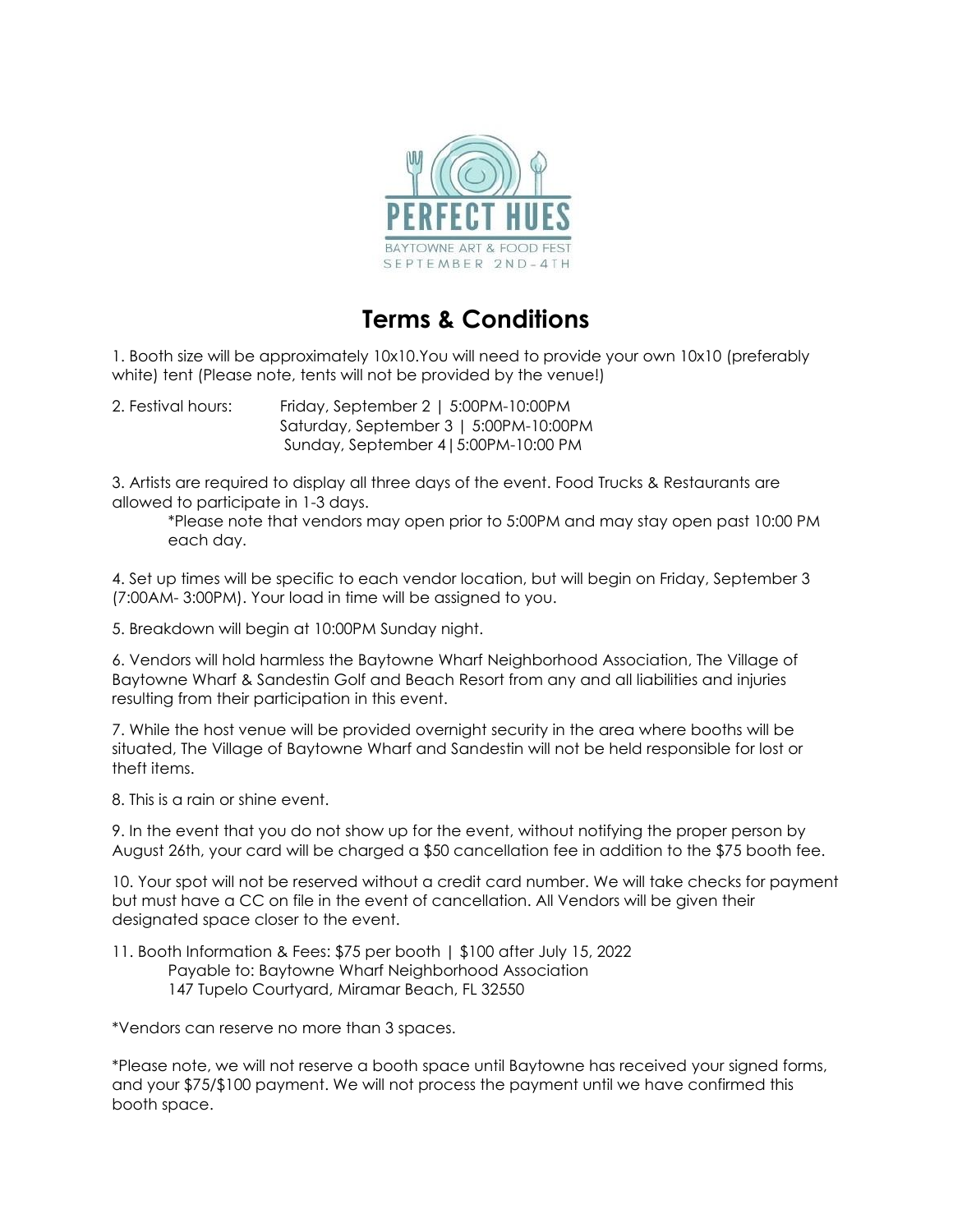#### PLEASE SUBMIT YOUR APPLICATION & YOUR CREDIT CARD AUTHORIZATION FORMBACK TO BAYTOWNEWHARF TO RESERVE YOUR SPACE!

\_\_\_\_\_\_\_\_\_\_\_\_\_\_\_\_\_\_\_\_\_\_\_\_\_\_\_\_\_\_\_\_\_ \_\_\_\_\_\_\_\_\_\_\_\_\_\_\_\_\_\_\_\_\_\_\_\_\_\_\_\_\_\_\_\_

I accept the terms and conditions as stated in this application.

Applicant Signature Date

 $\frac{1}{2}$  ,  $\frac{1}{2}$  ,  $\frac{1}{2}$  ,  $\frac{1}{2}$  ,  $\frac{1}{2}$  ,  $\frac{1}{2}$  ,  $\frac{1}{2}$  ,  $\frac{1}{2}$  ,  $\frac{1}{2}$  ,  $\frac{1}{2}$  ,  $\frac{1}{2}$  ,  $\frac{1}{2}$  ,  $\frac{1}{2}$  ,  $\frac{1}{2}$  ,  $\frac{1}{2}$  ,  $\frac{1}{2}$  ,  $\frac{1}{2}$  ,  $\frac{1}{2}$  ,  $\frac{1$ 

Applicant Printed Name Vendor Name